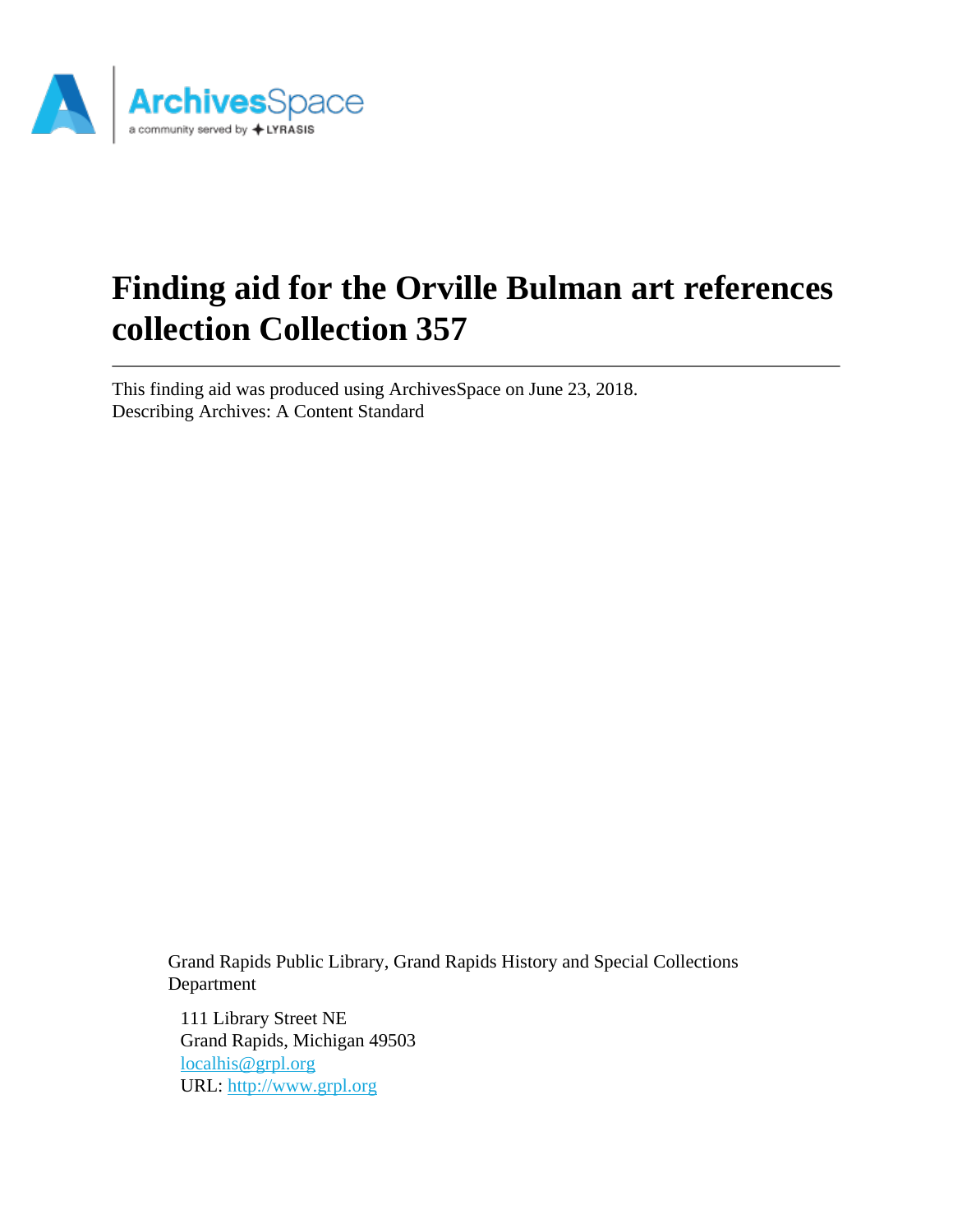# <span id="page-1-0"></span>**Table of Contents**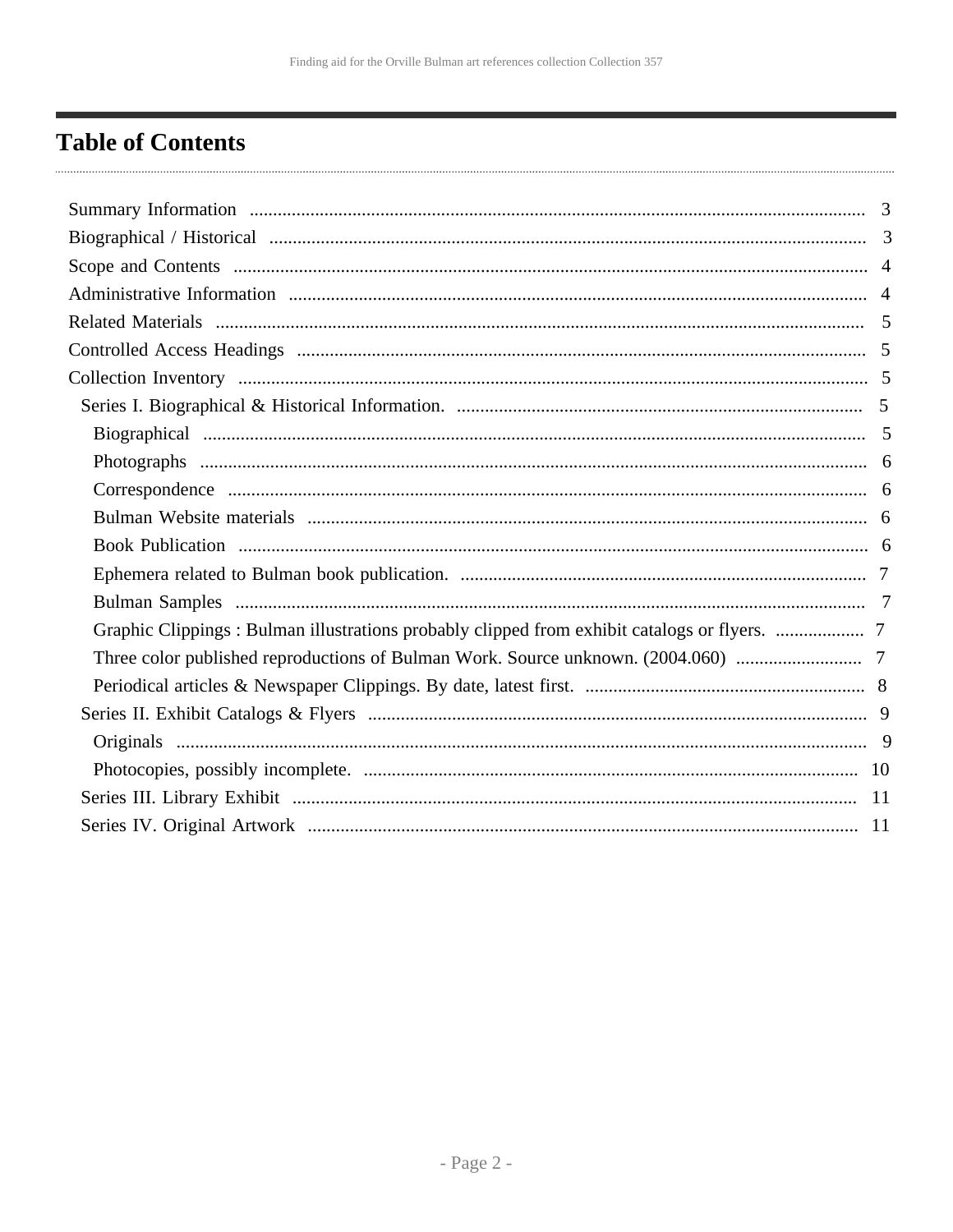### <span id="page-2-0"></span>**Summary Information**

| <b>Repository:</b>                  | Grand Rapids Public Library, Grand Rapids History and Special<br><b>Collections Department</b>                                                                                                                                                                                                                                                                                                                                                                                                                                                                                                                                                                                                                                                                                                                                                                                                                    |
|-------------------------------------|-------------------------------------------------------------------------------------------------------------------------------------------------------------------------------------------------------------------------------------------------------------------------------------------------------------------------------------------------------------------------------------------------------------------------------------------------------------------------------------------------------------------------------------------------------------------------------------------------------------------------------------------------------------------------------------------------------------------------------------------------------------------------------------------------------------------------------------------------------------------------------------------------------------------|
| <b>Title:</b>                       | Orville Bulman art references collection                                                                                                                                                                                                                                                                                                                                                                                                                                                                                                                                                                                                                                                                                                                                                                                                                                                                          |
| ID:                                 | Collection 357                                                                                                                                                                                                                                                                                                                                                                                                                                                                                                                                                                                                                                                                                                                                                                                                                                                                                                    |
| Date [inclusive]:                   | 1924, circa 1952-2006                                                                                                                                                                                                                                                                                                                                                                                                                                                                                                                                                                                                                                                                                                                                                                                                                                                                                             |
| <b>Physical Description:</b>        | 1.6 Linear Feet Three boxes                                                                                                                                                                                                                                                                                                                                                                                                                                                                                                                                                                                                                                                                                                                                                                                                                                                                                       |
| Language of the<br><b>Material:</b> | English                                                                                                                                                                                                                                                                                                                                                                                                                                                                                                                                                                                                                                                                                                                                                                                                                                                                                                           |
| Abstract:                           | Orville Bulman (1904-1978) was an artist and businessman from<br>Grand Rapids, Michigan. He was active in the family business, the<br>E.O. Bulman Manufacturing Co., for much of his adult life but had<br>desired to be an artist from his youth. Largely self-taught, he began<br>focusing more on his art work in the late 1930s and was noticed<br>nationally in the 1950s. He did much of his artwork from his second<br>home in Palm Beach, Florida and tropical settings with vibrant colors<br>are often themes of his whimsical works. This collection is currently<br>composed of photocopied and original exhibit catalogs and research<br>materials, including biographical information, news clippings and a<br>few photographs. One original piece, "Grand Rapids, a Good Place to<br>Live" is also included in the collection, and is currently hanging in the<br>Vander Veen Center for the Book. |

#### **^** [Return to Table of Contents](#page-1-0)

### <span id="page-2-1"></span>**Biographical / Historical**

Orville C. Bulman, 1904-1978, was the son of E.O. (Elvah Orville) Bulman and Margaret Agnes Young Bulman of Grand Rapids, Michigan. E.O. Bulman invented a twine holder and dispenser which started the family business, the E.O. Bulman Manufacturing Co., and built the family fortune. Orville's native skills as an artist developed early. Those looking for his work might seek examples in school publications such as the Helios (1924), for those years when Orville attended Grand Rapids Central High School. He worked for one year after graduation as a cartoonist for a Chicago newspaper. But, the pressure to join the family business was too great, and Orville postponed his active work as an artist until the late 1930s, at which time he began to more actively exhibit his work in shows throughout the country. Largely selftaught, he supplemented his art education by taking short courses at such places as the Chicago Art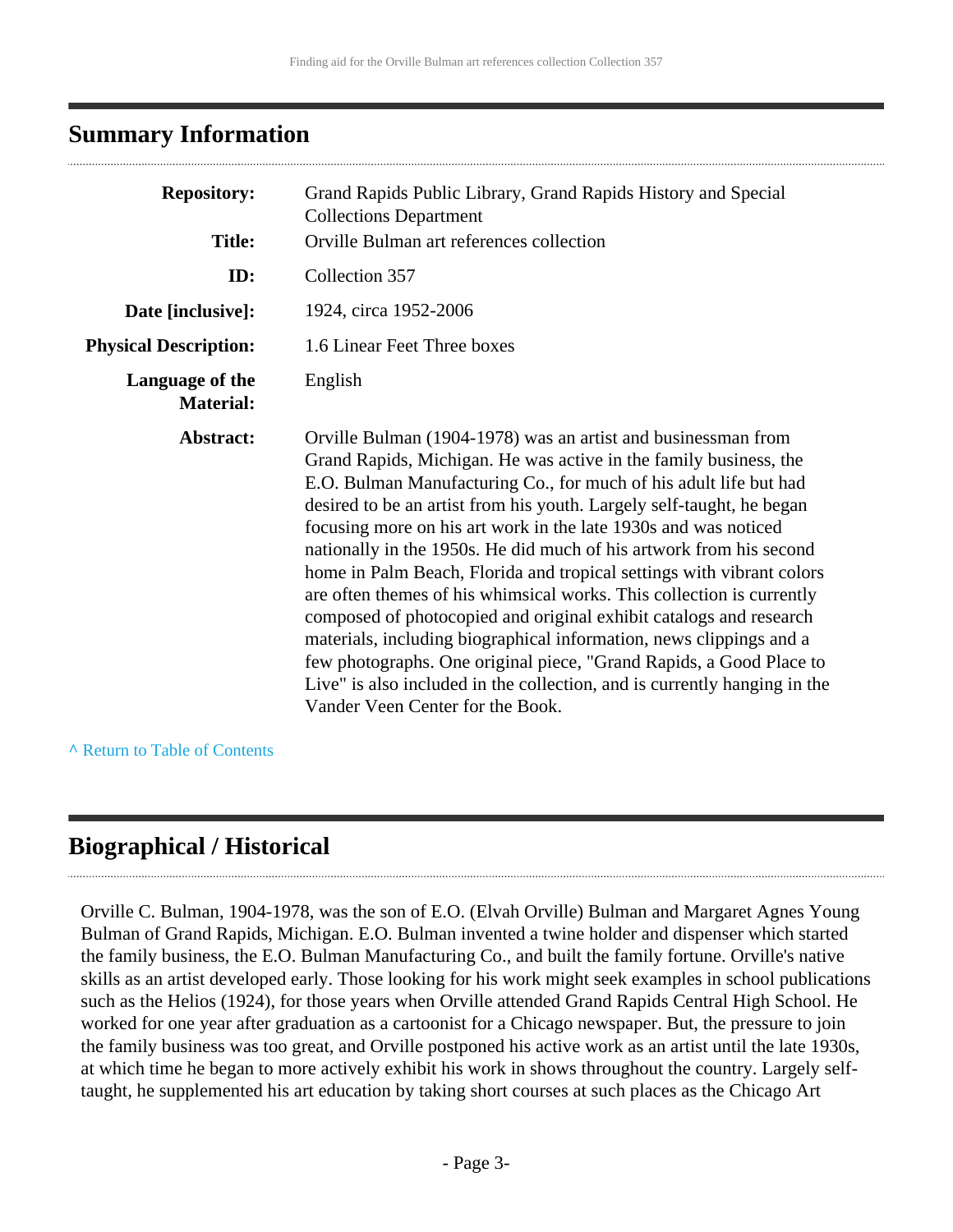Institute summer art school at Ox-Bow in Saugatuck, or the Norton Art Gallery in West Palm Beach studying with Eric Lundgren.

Bulman married Jean Cleland, also a Grand Rapids resident, in the early 1930s. The couple had no children. They established winter residence in Palm Beach, Florida beginning around 1946, though maintaining their Plymouth Ave. House until around 1974. Bulman continued to be an active leader of the Grand Rapids business, becoming President in 1954. It appears the move to Palm Beach gave Bulman more freedom to concentrate on his paintings. Many of his paintings use Southern and tropical settings, and exotic lands such as Haiti as a backdrop. His work is colorful, and has been described as "whimsical fantasy." In the 1950s he received notice in Newsweek Magazine and Life Magazine. Among the collectors of Bulman's work in the 1950s and 1960s were the Duchess of Windsor, Henry Fonda, Greer Garson, Joan Fontaine and Robert F. Kennedy.

Bulman remained President of the Bulman Co. until 1975, even after it was sold to Rospatch Corporation around 1971. By the time he retired, he already had some 40 one-man exhibits and 2,000 paintings sold. Orville Bulman passed away in January 1978; Jean Bulman lived on until September 1993.

#### **^** [Return to Table of Contents](#page-1-0)

### <span id="page-3-0"></span>**Scope and Contents**

Most of the materials in this collection are photocopies of photocopies, thus the quality of the images and the information may be poor in some cases. Some original exhibit catalogs have also recently been acquired.

**^** [Return to Table of Contents](#page-1-0)

## <span id="page-3-1"></span>**Administrative Information**

### **Publication Statement**

Grand Rapids Public Library, Grand Rapids History and Special Collections Department

111 Library Street NE Grand Rapids, Michigan 49503 [localhis@grpl.org](mailto:localhis@grpl.org) URL:<http://www.grpl.org>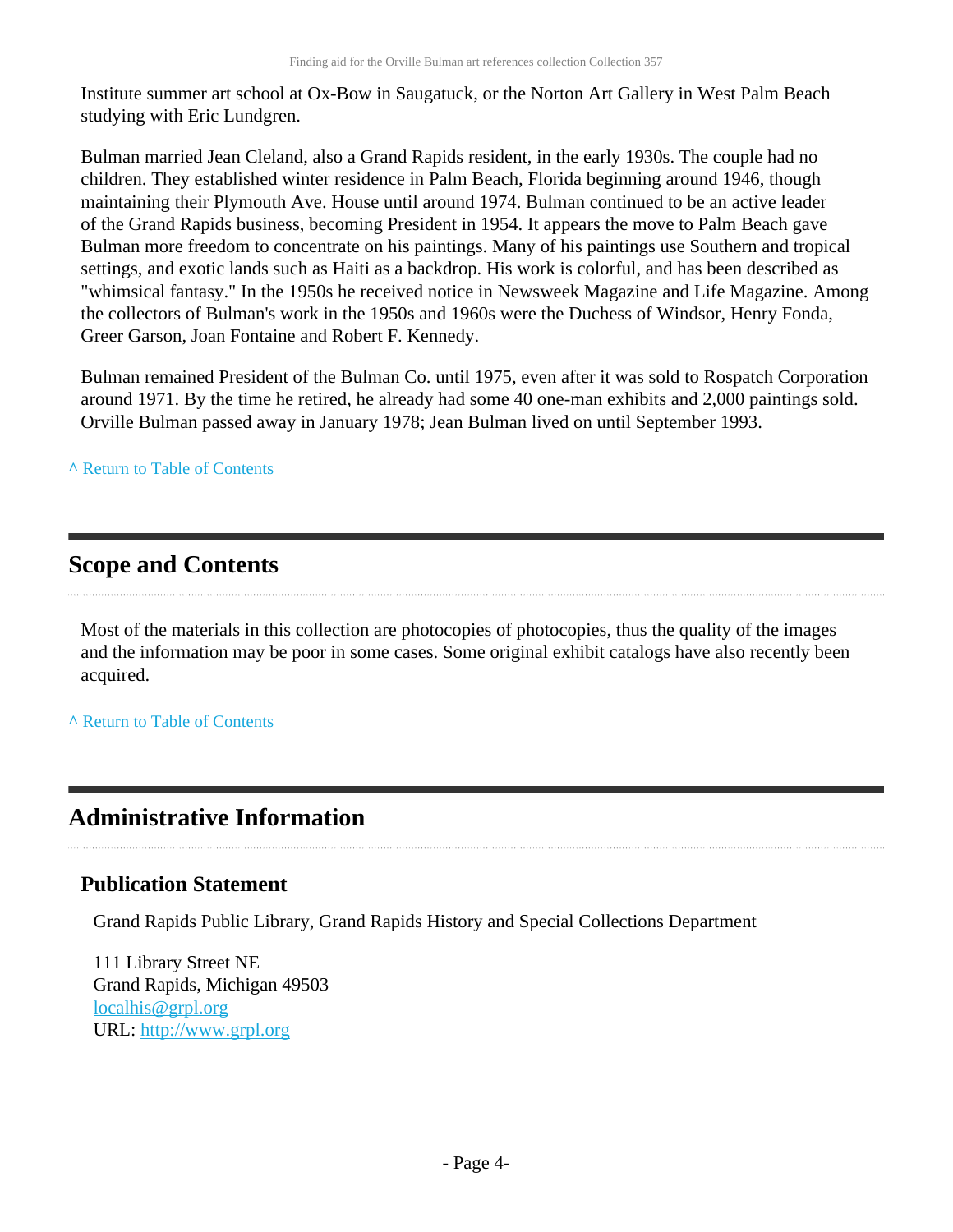### **Immediate Source of Acquisition**

Eugene Kozak, Edward and Deborah Pollack, staff. Accession numbers 2004.060, 2004.086, 2006.010, 2006.006F and 2007.045.

**^** [Return to Table of Contents](#page-1-0)

### <span id="page-4-0"></span>**Related Materials**

#### **Related Materials**

Robinson Studio Collection. Includes negatives for the E.O. Bulman 60th Anniversary Party. Neg. C004802.

Also in the Robinson Collection are Negs. H002142 and H015727, which depict members of the Bulman family.

**^** [Return to Table of Contents](#page-1-0)

### <span id="page-4-1"></span>**Controlled Access Headings**

- Artists -- Michigan -- Grand Rapids
- Art -- Michigan -- Grand Rapids
- Grand Rapids (Mich.) -- History
- Bulman, Orville

### <span id="page-4-2"></span>**Collection Inventory**

### <span id="page-4-3"></span>**Series I. Biographical & Historical Information.**

### <span id="page-4-4"></span>**Biographical**

| <b>Title/Description</b>                                       | <i><u><b>Instances</b></u></i> |          |
|----------------------------------------------------------------|--------------------------------|----------|
| Citizens Historical Association biography for Elvah O. Bulman, | Box 1                          | Folder 1 |
| (Father of Orville Bulman).                                    |                                |          |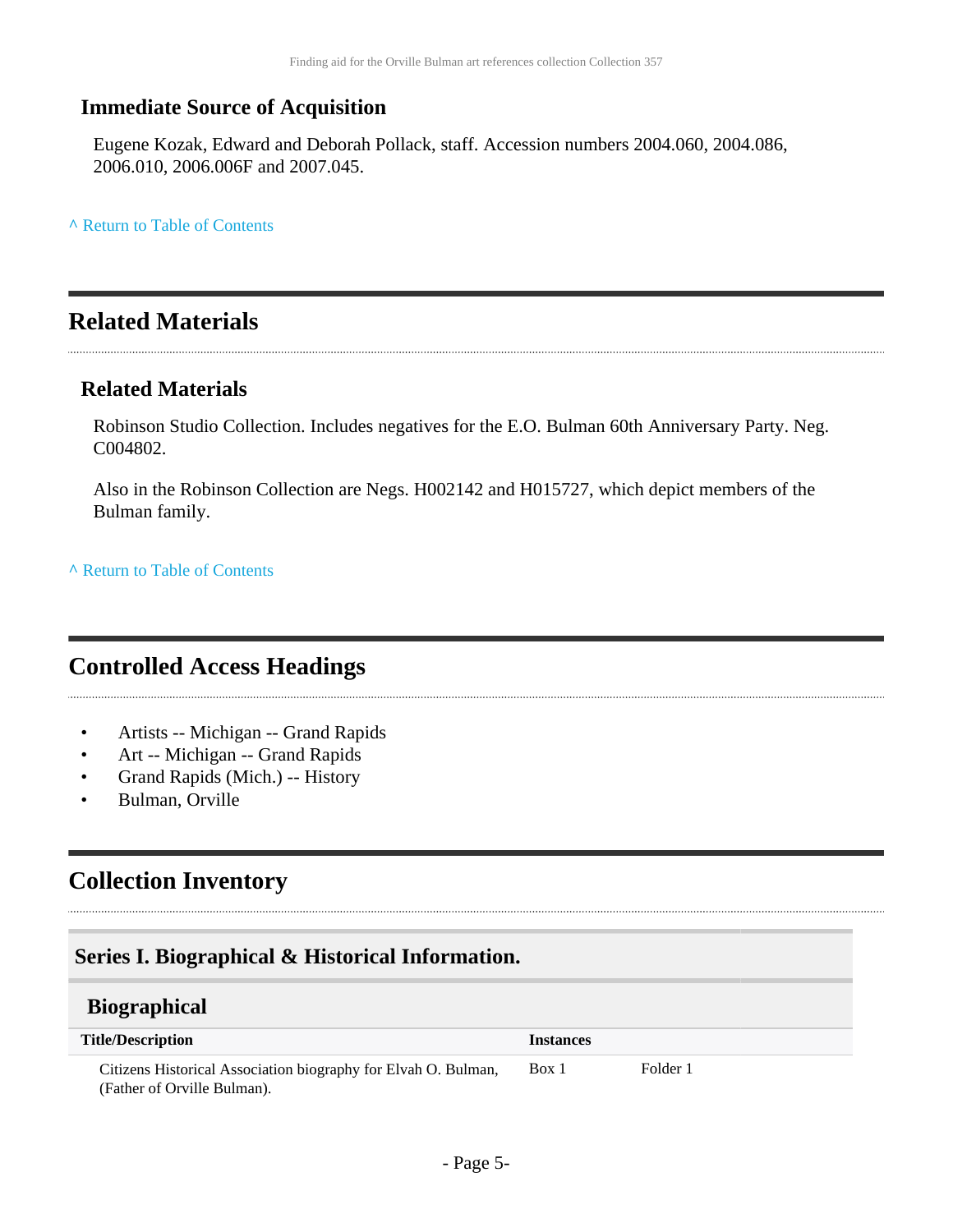<span id="page-5-3"></span><span id="page-5-2"></span><span id="page-5-1"></span><span id="page-5-0"></span>

| Box 1            | Folder 1            |  |
|------------------|---------------------|--|
|                  |                     |  |
| Box 1            | Folder 1            |  |
| Box 1            | Folder 1            |  |
| Box 1            | Folder 1            |  |
| Box 1            | Folder 1            |  |
|                  |                     |  |
|                  |                     |  |
| Box 1            | Folder 1            |  |
|                  |                     |  |
|                  |                     |  |
| <b>Instances</b> |                     |  |
| Box 1            | Folder 1.5          |  |
| Box 1            |                     |  |
|                  |                     |  |
| <b>Instances</b> |                     |  |
| Box 1.5          | Folder 1            |  |
|                  |                     |  |
| <b>Instances</b> |                     |  |
| Box 1.5          | Folder <sub>2</sub> |  |
|                  |                     |  |
|                  |                     |  |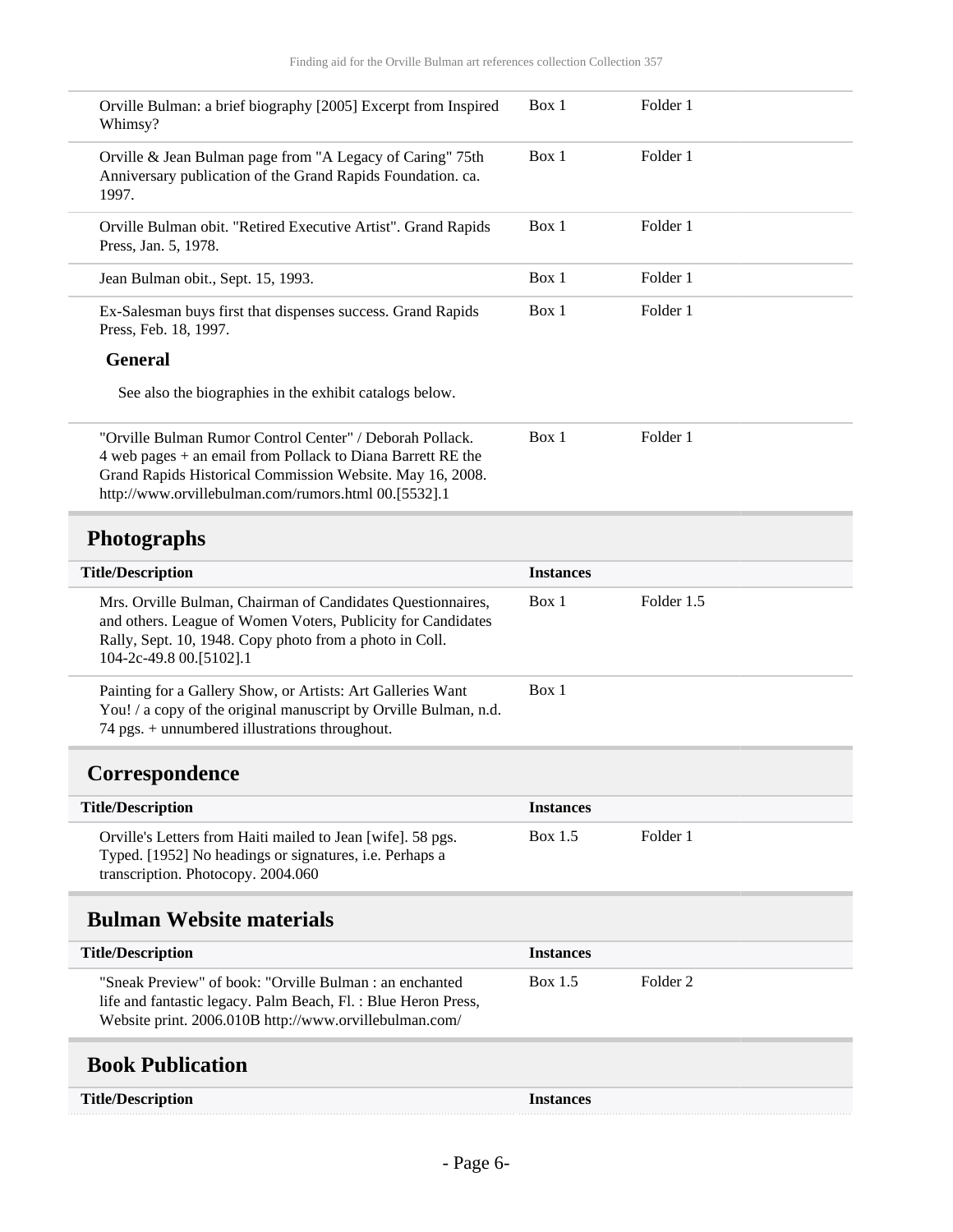| Orville Bulman : an enchanted life and fantastic legacy / by | Box 2 |  |
|--------------------------------------------------------------|-------|--|
| Deborah C. Pollack. Blue Heron Press, 2005, 2006 2006.006F   |       |  |

Book jacket for book above. 2006.010C Box 1.5 Folder 3

# **Ephemera related to Bulman book publication.**

<span id="page-6-1"></span><span id="page-6-0"></span>

| <b>Title/Description</b>                                                                                                                                     | <b>Instances</b> |                     |
|--------------------------------------------------------------------------------------------------------------------------------------------------------------|------------------|---------------------|
| Invitation to presentation by Deborah C. Pollack, Sept. 29, 2006<br>on Bulman Book. Grand Rapids Art Museum. From David and<br>Judy Frey.                    | Box 1            | Folder 4            |
| Illustrated card announcing the publication of the book.                                                                                                     | Box 1            | Folder 4            |
| Press Release, RE the books publication. 2006.010C                                                                                                           | Box 1            | Folder 4            |
| <b>Bulman Samples</b>                                                                                                                                        |                  |                     |
| <b>Title/Description</b>                                                                                                                                     | <b>Instances</b> |                     |
| [Book Prospectus] Photocopies of a photocopy; 12<br>"Chapters"= $13$ sheets. 2004.060                                                                        | Box 1            | Folder <sub>3</sub> |
| Helios Annual, v. 50, June 1924. Various pages with Bulman<br>or his illustrations for this Central High School (Grand Rapids,<br>Michigan) school yearbook. | Box 1            | Folder 7            |
| Orville Bulman : a colorful character. Excerpts<br>palmbeachpost.com. color printer sheets<br>$\mathbf{C}$ . $\mathbf{C}$                                    | Box 1            | Folder <sub>8</sub> |

#### **General**

See also the Palm Beach Post Jan. 30, 2005 articles in Box 2.

### <span id="page-6-2"></span>**Graphic Clippings : Bulman illustrations probably clipped from exhibit catalogs or flyers.**

| <b>Title/Description</b>                                                  | <b>Instances</b> |          |
|---------------------------------------------------------------------------|------------------|----------|
| La Protectrice                                                            | Box 1            | Folder 2 |
| New Arrival                                                               | Box 1            | Folder 2 |
| Book entitled "Paris I Love" with signature of Orville Bulman<br>2010.028 | Box 1            |          |

### <span id="page-6-3"></span>**Three color published reproductions of Bulman Work. Source unknown. (2004.060)**

| <b>Title/Description</b>                                                                                                                                                                                                                                  | Instances |
|-----------------------------------------------------------------------------------------------------------------------------------------------------------------------------------------------------------------------------------------------------------|-----------|
| 1. Joyeux Noel II. Shows Caribbean Island figures standing in a<br>$\mathbf{1}$ and $\mathbf{1}$ and $\mathbf{1}$ and $\mathbf{1}$ and $\mathbf{1}$ and $\mathbf{1}$ and $\mathbf{1}$ and $\mathbf{1}$ and $\mathbf{1}$ and $\mathbf{1}$ and $\mathbf{1}$ | Box 2     |

boat "Timonier" with a Christmas tree, and angels in the air.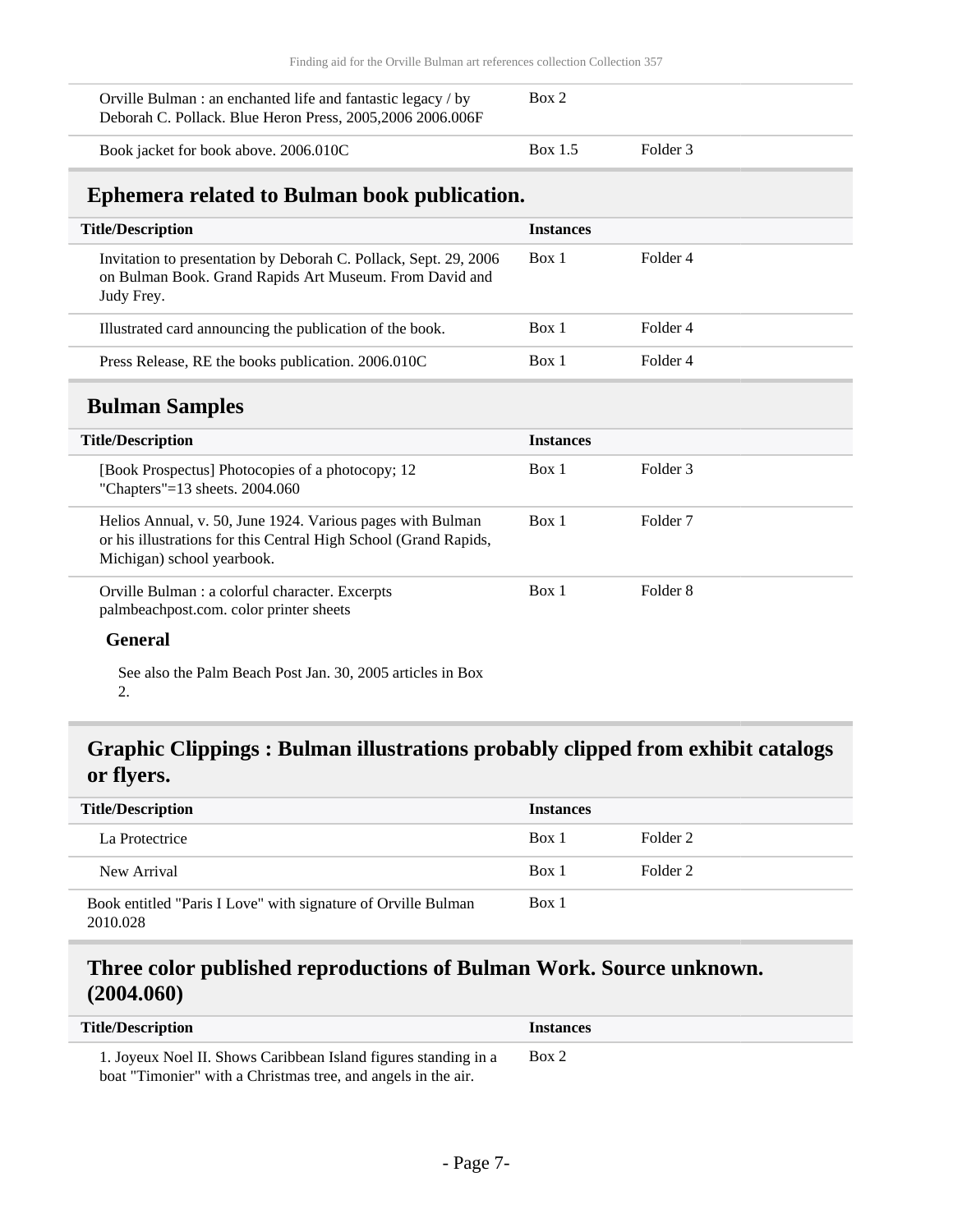| 2. Beaux Arts Jeux Les Bals; C'est ICI, Le Grand<br>Commencement. La Bonne Vie.  Shows a boat "Le Grand"<br>Mode", with islander figures and animals. | Box 2 |
|-------------------------------------------------------------------------------------------------------------------------------------------------------|-------|
| 3. Shows Animals in a jungle setting with native figures, and a<br>nun in the air in a hot air balloon.                                               | Box 2 |

# <span id="page-7-0"></span>**Periodical articles & Newspaper Clippings. By date, latest first.**

| <b>Title/Description</b>                                                                                                                                                                                                                                                                                                                    | <b>Instances</b>      |                     |
|---------------------------------------------------------------------------------------------------------------------------------------------------------------------------------------------------------------------------------------------------------------------------------------------------------------------------------------------|-----------------------|---------------------|
| Haute Type: Gift Books. Dec. 3, 2006.<br>Palmbeachdailynews.com 2007.014. 3 sheets                                                                                                                                                                                                                                                          | Box 1                 | Folder 6.5          |
| Leisure. Mixed Media / by Melissa Cantor. Palm Beach<br>Illustrated. Dec. 2006. Color computer print 2007.014                                                                                                                                                                                                                               | Box 1                 | Folder 6.5          |
| "A Legacy in Question : a new book celebrates the late Orville<br>Bulman of Grand Rapids, whose Caribbean paintings have been<br>criticized as stereotyping" / Curt Wozniak. Home & Design:<br>Legacy. Grand Rapids Magazine, Nov. 2006.                                                                                                    | Box 1                 | Folder 5            |
| "Book Showcases Bulman's 'happy' art : Grand Rapids native<br>known for paintings of South Sea Islands." GR Press, Oct. 8,<br>2006.                                                                                                                                                                                                         | Box 1.5               | Folder 4            |
| Gary Schwan's Art Lesson : our critic's look at local treasures.<br>Oct. 1, 2006. Palm Beach Post. Photocopy. 2006.014                                                                                                                                                                                                                      | Box 1                 | Folder 6.5          |
| [Bulman biography exerpt] Magazine Antiques, May 2005.                                                                                                                                                                                                                                                                                      | Box 1                 | Folder <sub>6</sub> |
| "A Colorful Character : a Palm Beach gallery revives memories<br>of painter Orville Bulman and the days when artists were part<br>of the island's swells-and-society scene." Palm Beach Post.<br>Arts & Entertainment. Jan. 30, 2005. Color laser photocopy, 2<br>sheets. http://www.palmbeachpost.com. c. 1 2006.010.C / c. 2<br>2007.014. | Box 2                 |                     |
| Orville Bulman : he likes the world he paints / by Christopher<br>Salisbury. Palm Beach Life. Feb. 1976. Photocopy. 2004.060                                                                                                                                                                                                                | Box 1.5               | Folder 5            |
| Oversized b/w photocopy version of article & illustrations.                                                                                                                                                                                                                                                                                 | Box 2                 |                     |
| Color laser photocopy of the Bulman illustration on the cover of<br>Palm Beach Life, Feb. 1976.                                                                                                                                                                                                                                             | Box 2                 |                     |
| Dateline: Palm Beach. RE: Bulman exhibit. Palm Beach Life.<br>Dec. 1963. pg. 4                                                                                                                                                                                                                                                              | <b>Box</b><br>Unknown | Folder<br>Unknown   |
| Oversized b/w photocopy of cover.                                                                                                                                                                                                                                                                                                           | Box 2                 |                     |
| Color laser photocopy of the Bulman illustration on the cover of                                                                                                                                                                                                                                                                            | Box 2                 |                     |

Palm Beach Life, Dec. 1963.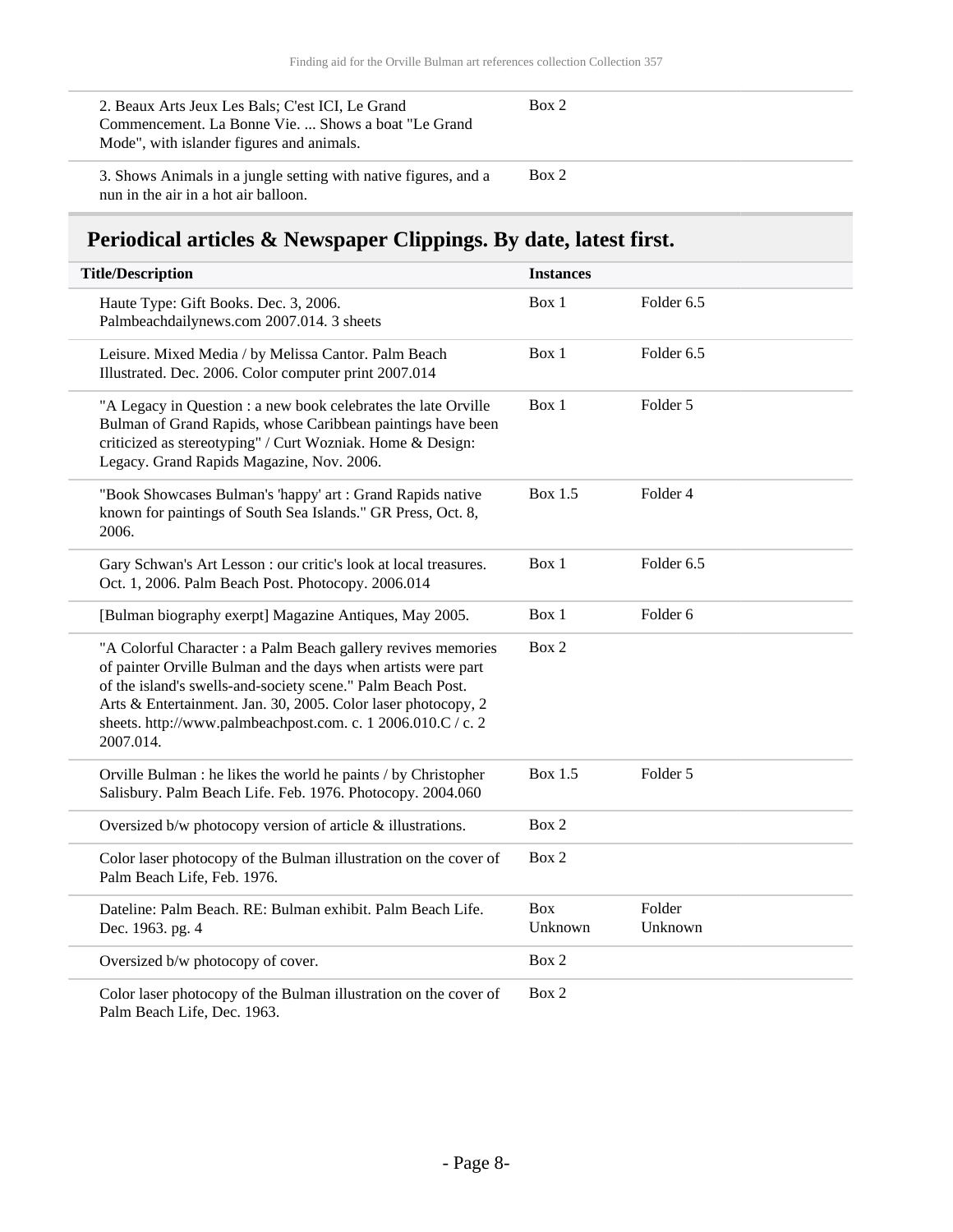#### **General**

This illustration is the same as #1 of the 3 color published reproductions listed above.

| Artist Bulman Busy with 1-man Shows. Grand Rapids Press,<br>Oct. 12, 1965.                                                                                                      | Box 1          | Folder <sub>6</sub> |  |
|---------------------------------------------------------------------------------------------------------------------------------------------------------------------------------|----------------|---------------------|--|
| Two Bulman Shows On GR Industrialist Painter has Exhibits<br>Going in Florida, Bahamas. Grand Rapids Press, Mar. 10, 1963.                                                      | Box 1          | Folder <sub>6</sub> |  |
| "The Bums Ball". Illustrated invitation to event hosted by<br>Jean or Orvy Bulman and Helen and Russ Kelley. Photocopy.<br>Syracuse, N.Y. Post Standard. March 8, 1962. pg. 15. | Box 1          | Folder <sub>6</sub> |  |
| Two Career Man Busy / Marguerite S. Kerns. Orville Bulman<br>prepared for Paris Showing Grand Rapids Herald. Nov. 1, 1958.                                                      | Box 1          | Folder <sub>6</sub> |  |
| GR Artist Bulman to Show Paintings in Palm Beach. Grand<br>Rapids Herald, Mar. 17, 1957, pg. 7                                                                                  | Box 1          | Folder <sub>6</sub> |  |
| Grand Rapids Hobby Artist Teeters on Fame's Threshold.<br>Peninsular Club Magazine. Dec. 1952.                                                                                  | Box 2          |                     |  |
| Painting on Schedule. Newsweek, Nov. 10, 1952. P2007.012                                                                                                                        | Box 1          | Folder 6.5          |  |
| <b>Related Material</b>                                                                                                                                                         |                |                     |  |
| See also a photocopy in folder 357-1-6.                                                                                                                                         |                |                     |  |
| <b>Related Materials:</b><br><b>Related Materials</b>                                                                                                                           |                |                     |  |
| See also a photocopy in folder 357-1-6.                                                                                                                                         |                |                     |  |
| Newsclippings                                                                                                                                                                   | <b>Box 1.5</b> | Folder 14           |  |
| A Return to Table of Contents                                                                                                                                                   |                |                     |  |

# <span id="page-8-1"></span><span id="page-8-0"></span>**Originals**

| <b>Title/Description</b>                                                                                                                                                             | <b>Instances</b> |             |
|--------------------------------------------------------------------------------------------------------------------------------------------------------------------------------------|------------------|-------------|
| Orville Bulman, 1904-1978 : Fourth Exhibition of Paintings,<br>December 15, 2008-January 23, 2009 / Edward and Deborah<br>Pollack fine Art. 2008.095                                 | Box 1            | Folder 10.2 |
| Orville Bulman, 1904-1978 : Recent Acquisitions, Edward and<br>Deborah Pollack. Dec. 18, 2007-Jan. 15, 2008 2007.014.3                                                               | Box 1            | Folder 10.1 |
| Inspired Whimsy: the Genius of Orville Bulman: retrospective<br>exhibition. Jan. 4-Feb. 28, 2005. Edward and Deborah Pollack,<br>Palm Beach, Florida. www.orvillebulman.com 2004.086 | Box 1            | Folder 11   |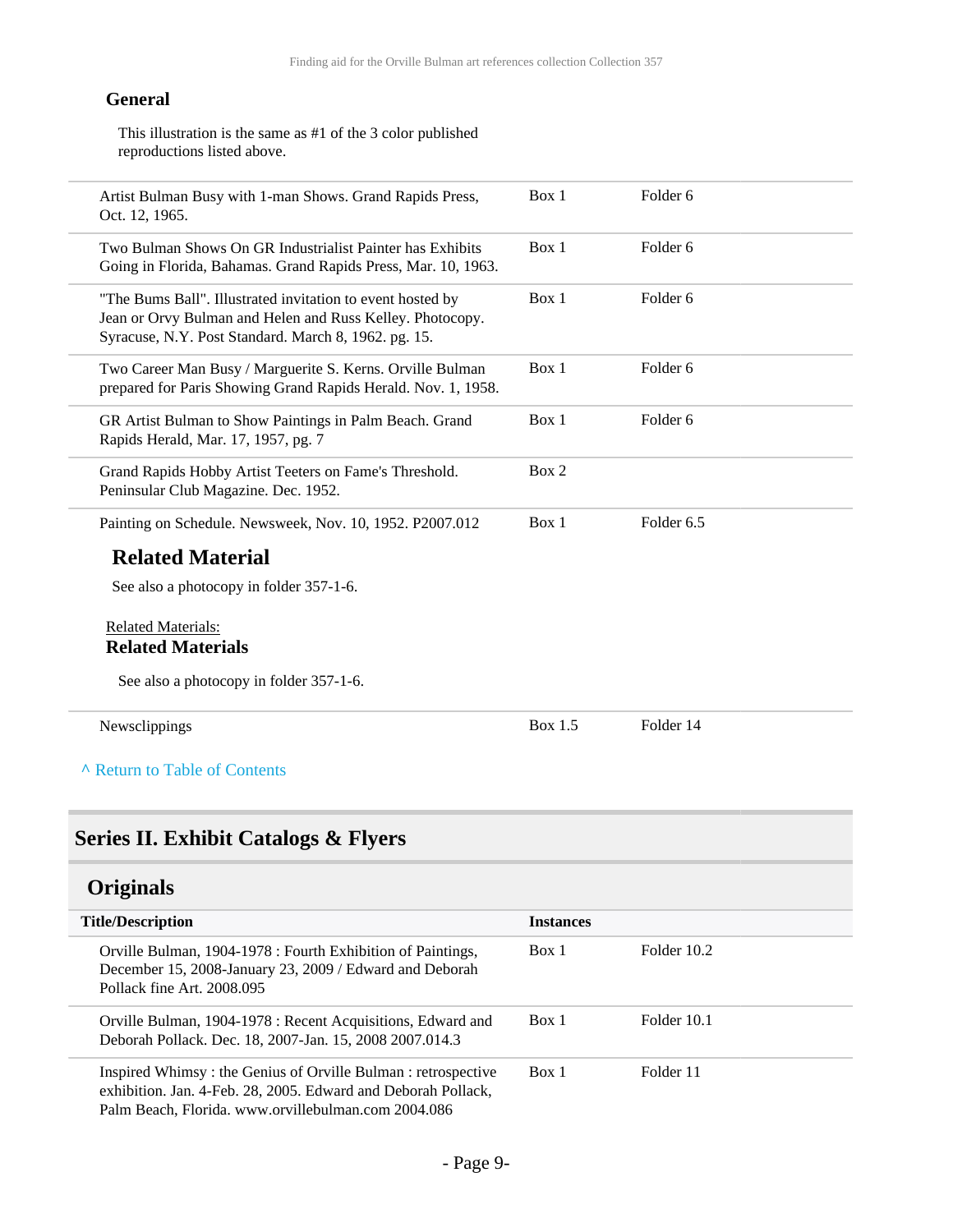| Bulmania II : An encore Retrospective Exhibition of the Art of<br>Orville Bulman (1904-1978). Jan.24-Feb. 13, 2006. 2006.010                                     | Box 1 | Folder 10 |
|------------------------------------------------------------------------------------------------------------------------------------------------------------------|-------|-----------|
| Orville Bulman, Hammer Galleries. Recent Paintings, Oct. 30 –<br>Nov. 10, 1973. 2006.010C                                                                        | Box 1 | Folder 9  |
| Orville Bulman, Hammer Galleries. Interim Collection, ca.<br>1963. 2006.010C                                                                                     | Box 1 | Folder 9  |
| Orville Bulman : recent paintings. Mar. 14-Mar. 27, 1955.<br>Worth Avenue Gallery, Palm Beach, Florida. 2006.010C.<br>Includes a portrait photo image of Bulman. | Box 1 | Folder 9  |

# <span id="page-9-0"></span>**Photocopies, possibly incomplete.**

| <b>Title/Description</b>                                                                                                                                                                                     | <b>Instances</b> |                     |
|--------------------------------------------------------------------------------------------------------------------------------------------------------------------------------------------------------------|------------------|---------------------|
| Orville Bulman : recent paintings. Grand Central Art Galleries,<br>N.Y. Nov. 22 - Dec. 5, 1955. 2006.087                                                                                                     | <b>Box 1.5</b>   | Folder 6            |
| Orville Bulman: Recent Paintings. Grand Central Art Galleries.<br>N.Y. Oct. 14-26, 1957. [Exhibit catalog] c. 1 2004.060 / c. 2-3<br>2006.087                                                                | Box 1            | Folder 12           |
| Orville Bulman : Oeuvres Recentes, Oct. 1-14, 1959. Galerie<br>Andre Weil, c.1-2 2006.087                                                                                                                    | <b>Box 1.5</b>   | Folder <sub>7</sub> |
| Orville Bulman. Nov. 2-Nov. 13, 1965. Hammer Galleries. c. 1<br>2004.060 / c. 2-3 2006.087                                                                                                                   | Box 1.5          | Folder <sub>8</sub> |
| Orville Bulman: Recent Paintings. Oct. 31-Nov. 11, 1967.<br>Hammer Galleries. c. 1 2004.060 / c. 2-3 2006.087                                                                                                | Box 1            | Folder 13           |
| <b>General</b>                                                                                                                                                                                               |                  |                     |
| Also, color photocopy of title page for this catalog.<br>2006.010C                                                                                                                                           |                  |                     |
| Orville Bulman: Recent Paintings. Nov. 4-Nov. 15, 1969.<br>Hammer Galleries. c. 1 2004.060/c. 2-3 2006.087                                                                                                   | Box 1            | Folder 14           |
| Orville Bulman: Recent Paintings. Nov. 9-20, 1971. Hammer<br>Galleries.                                                                                                                                      | Box 1.5          | Folder 9            |
| Orville Bulman: Recent Paintings, Oct. 14-25, 1975. Hammer<br>Galleries, N.Y. c. 1-2 2006.087                                                                                                                | <b>Box 1.5</b>   | Folder 10           |
| "Orville Bulman has Written this Descriptive Catalog of<br>Paintings in this Showing. Numbers Correspond to Numbers on<br>the Paintings." n.d. [Source unknown, possibly a portion of an<br>exhibit catalog] | <b>Box 1.5</b>   | Folder 11           |
| Orville Bulman : [exhibit catalog] Nov. 5-Nov. 16, n.d. Hammer<br>Galleries. Copies 1-2 2006.087                                                                                                             | <b>Box 1.5</b>   | Folder 12           |
| Flyers of Exhibits.                                                                                                                                                                                          | <b>Box 1.5</b>   | Folder 13           |
| Digital version of Bulman exhibit catalogs on a DVD. 2006.087                                                                                                                                                | Box 1            | Folder 15           |